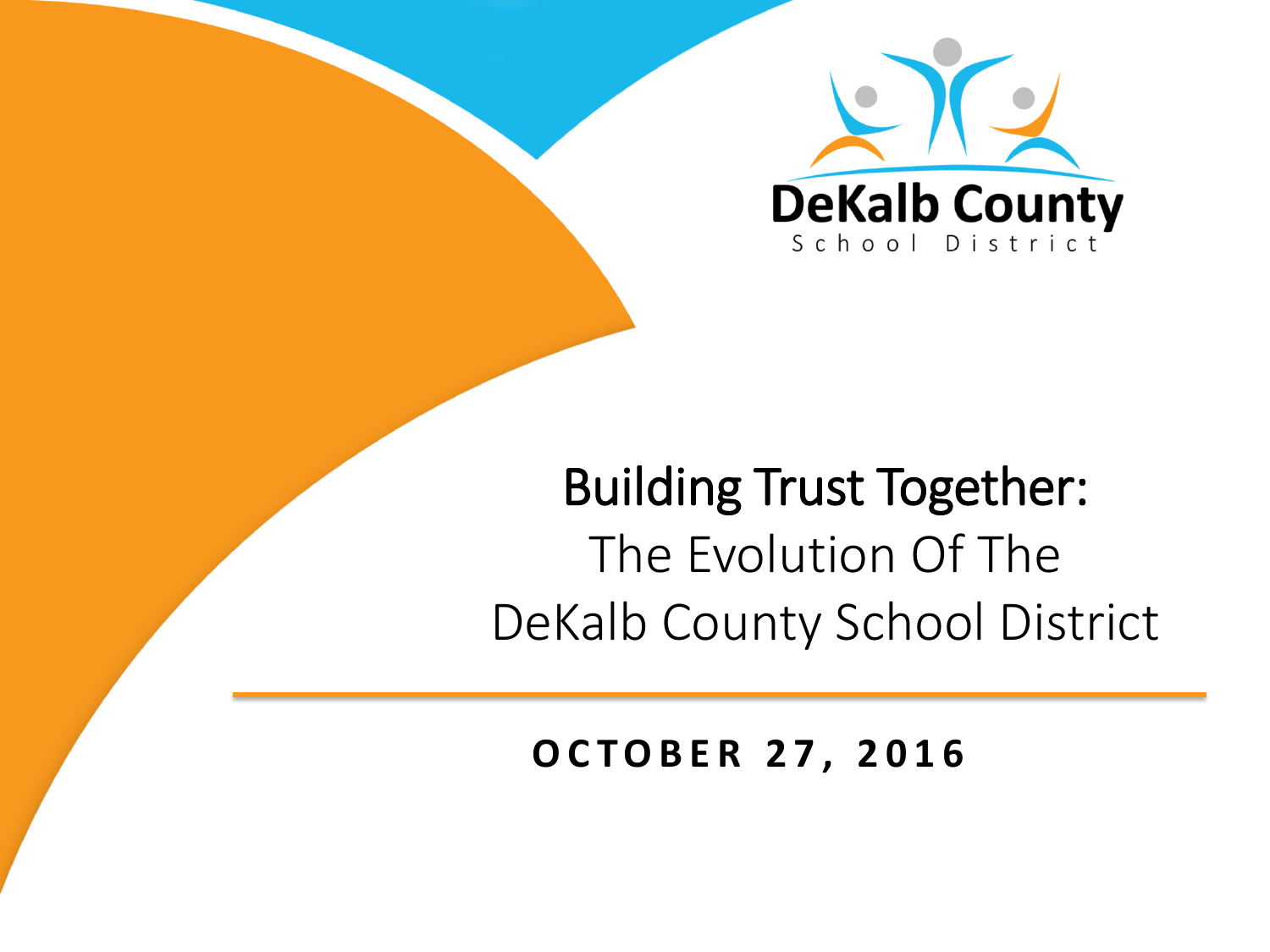# BUILDING TRUST TOGETHER

- **Teaching & Learning Relevance O** Unity **Support**
- **C** Transparency



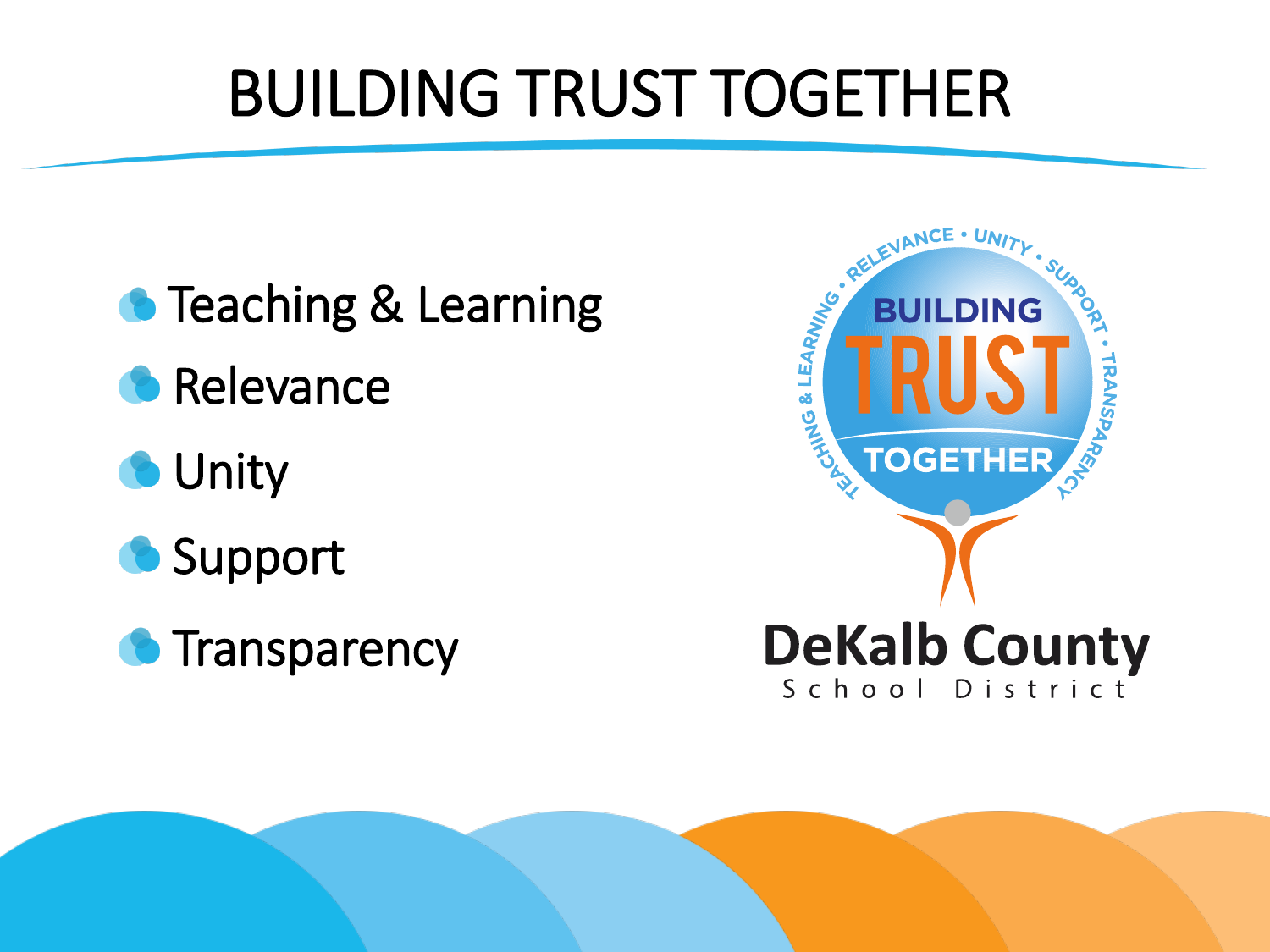## OUR STRATEGIC PLAN

- Provides a road map and direction that allows the District to fulfill its vision and mission
- Measure and assess our performance
- Built into the system are monitoring cycles to review progress, reflect on processes and identify actions to refine implementation of strategies



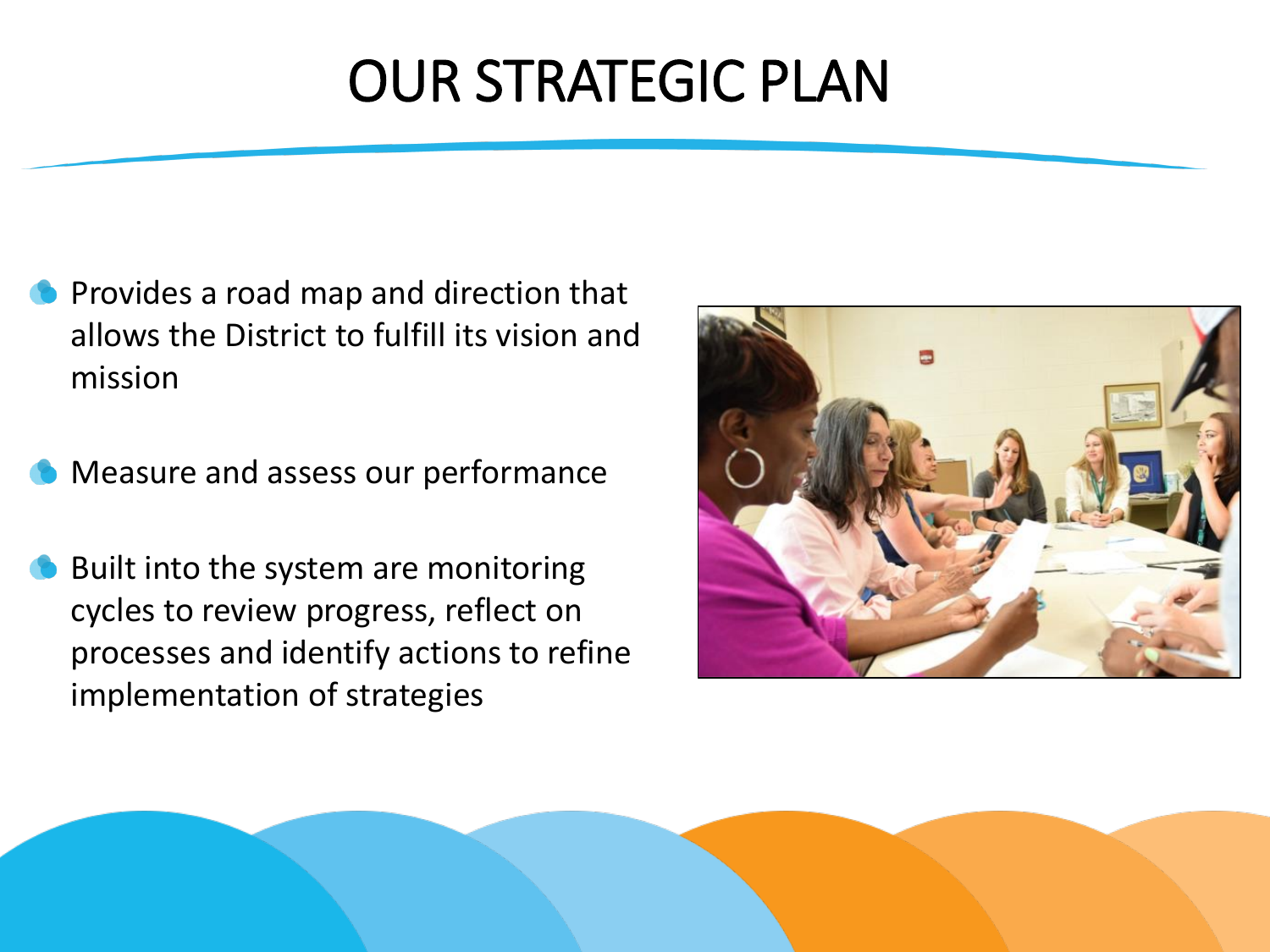### BUILDING TRUST – 5 GOAL AREAS

- **Teaching and Learning**: Student success with equity and access
- **Relevance**: Stakeholder Engagement
- **Unity**: Internal and external communication
- **Support**: Staff efficacy and excellence
- **Transparency**: Organizational effectiveness and efficiency



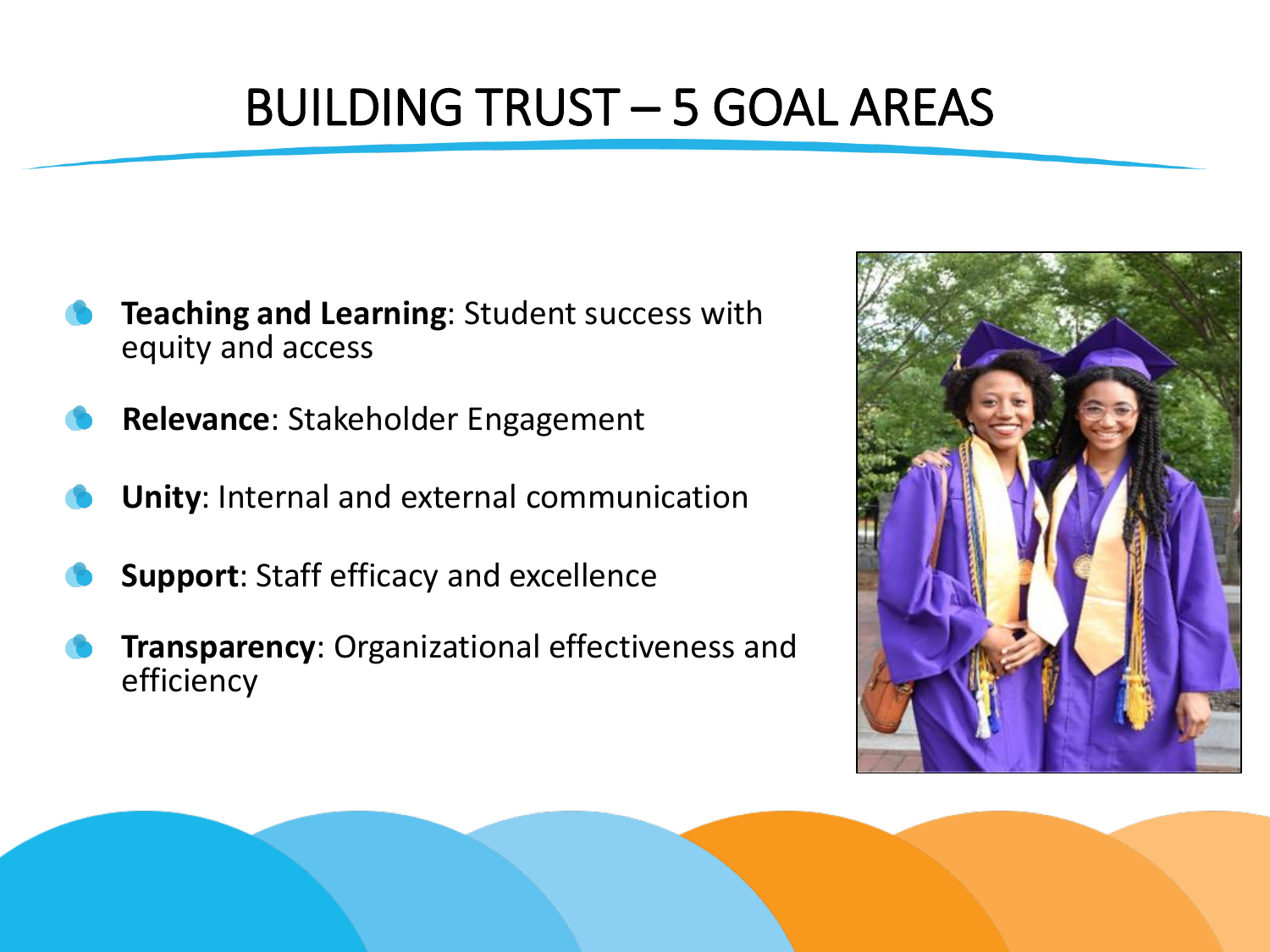# REORGANIZATION



Central Office reorganization



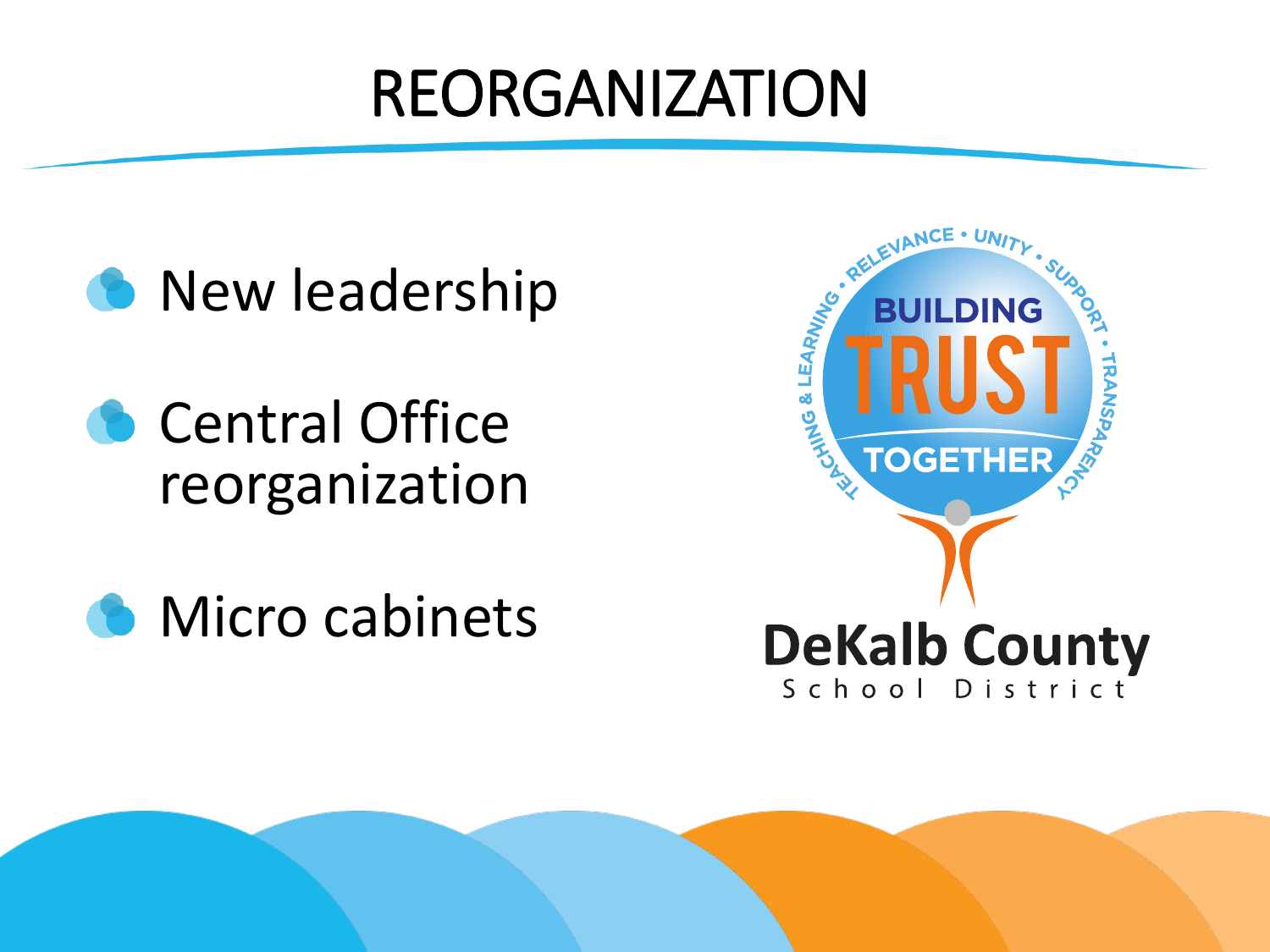## OUR ACCOMPLISHMENTS



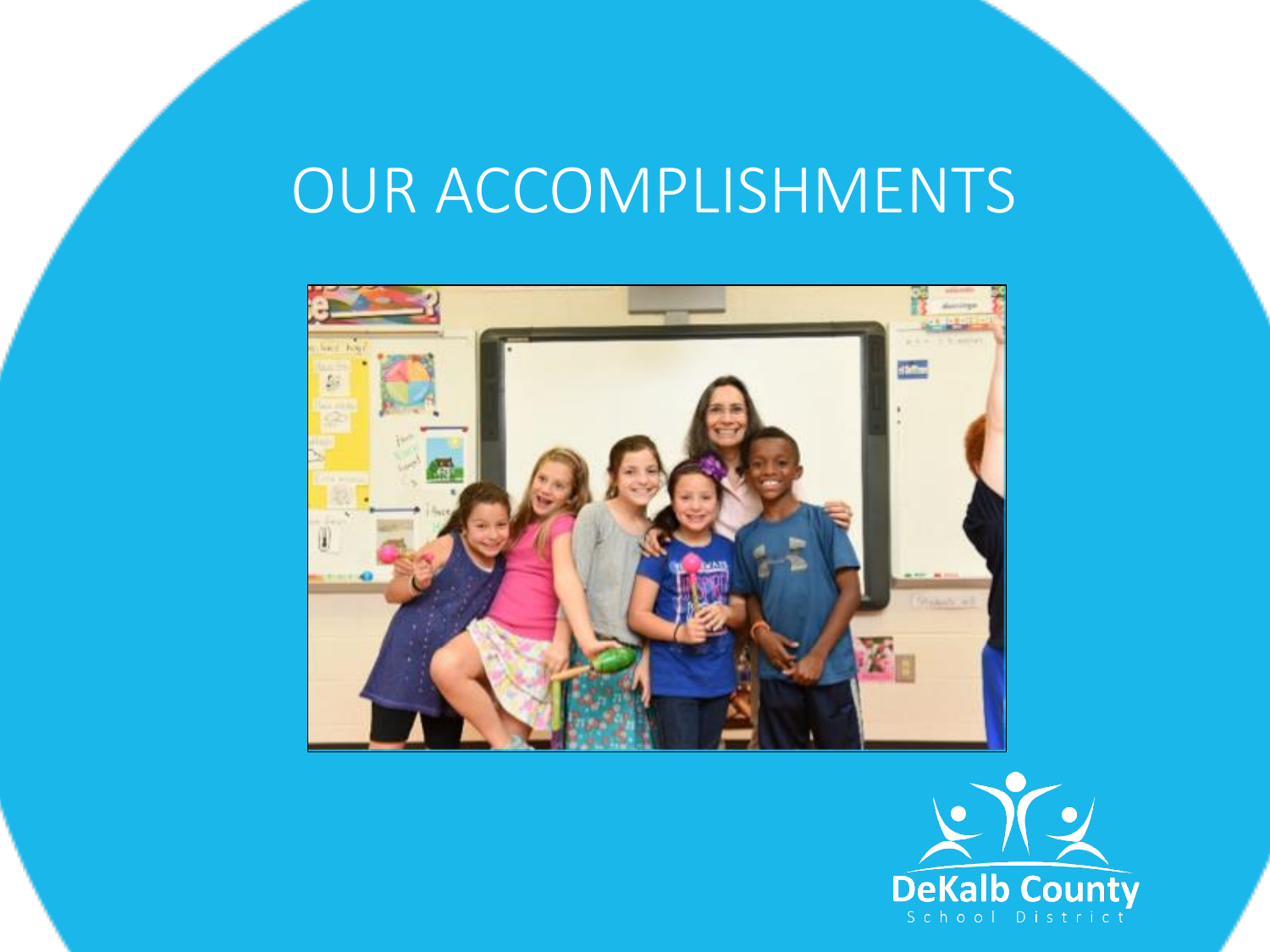# TEACHING & LEARNING

- **Curriculum audit underway**
- STEM leadership (project-based learning): 12 certified schools; 106 schools with STEM programs; Sagamore Hills ES only dual-certified school in state
- Comprehensive curriculum development 300 DCSD teachers writing English, math, science, social studies and CTAE curriculum
- MAP Assessment Student growth benchmark
- High school graduation rates increased 8 percentage points

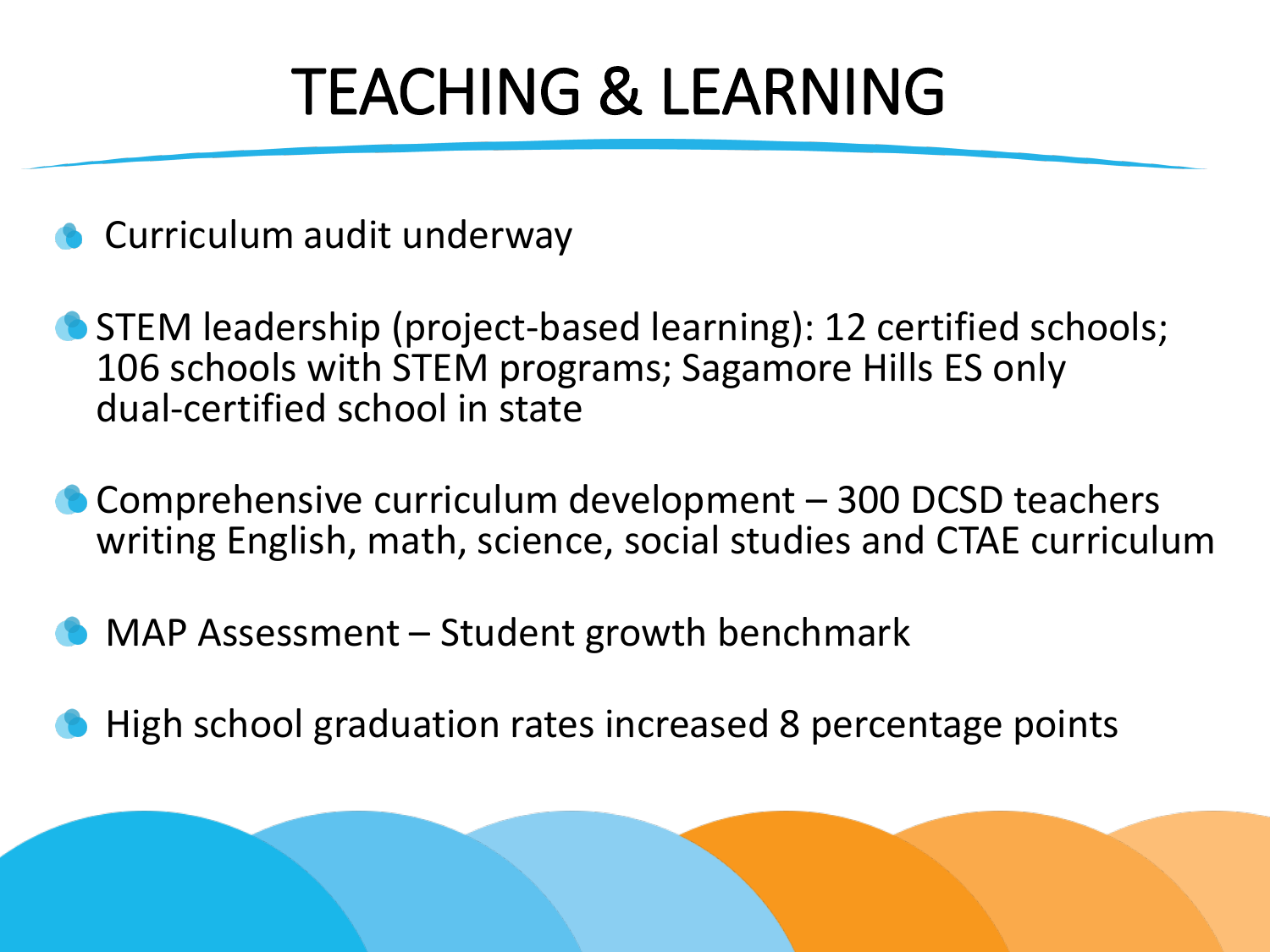# TEACHING & LEARNING

- **Three percent increase percentage of students scoring** proficient or higher on the Georgia Milestones Assessment
- Two-thirds of all Title I schools demonstrated typical to high growth on the Georgia Milestones
- Increase in the number of students taking AP exams and scoring a 3 or better

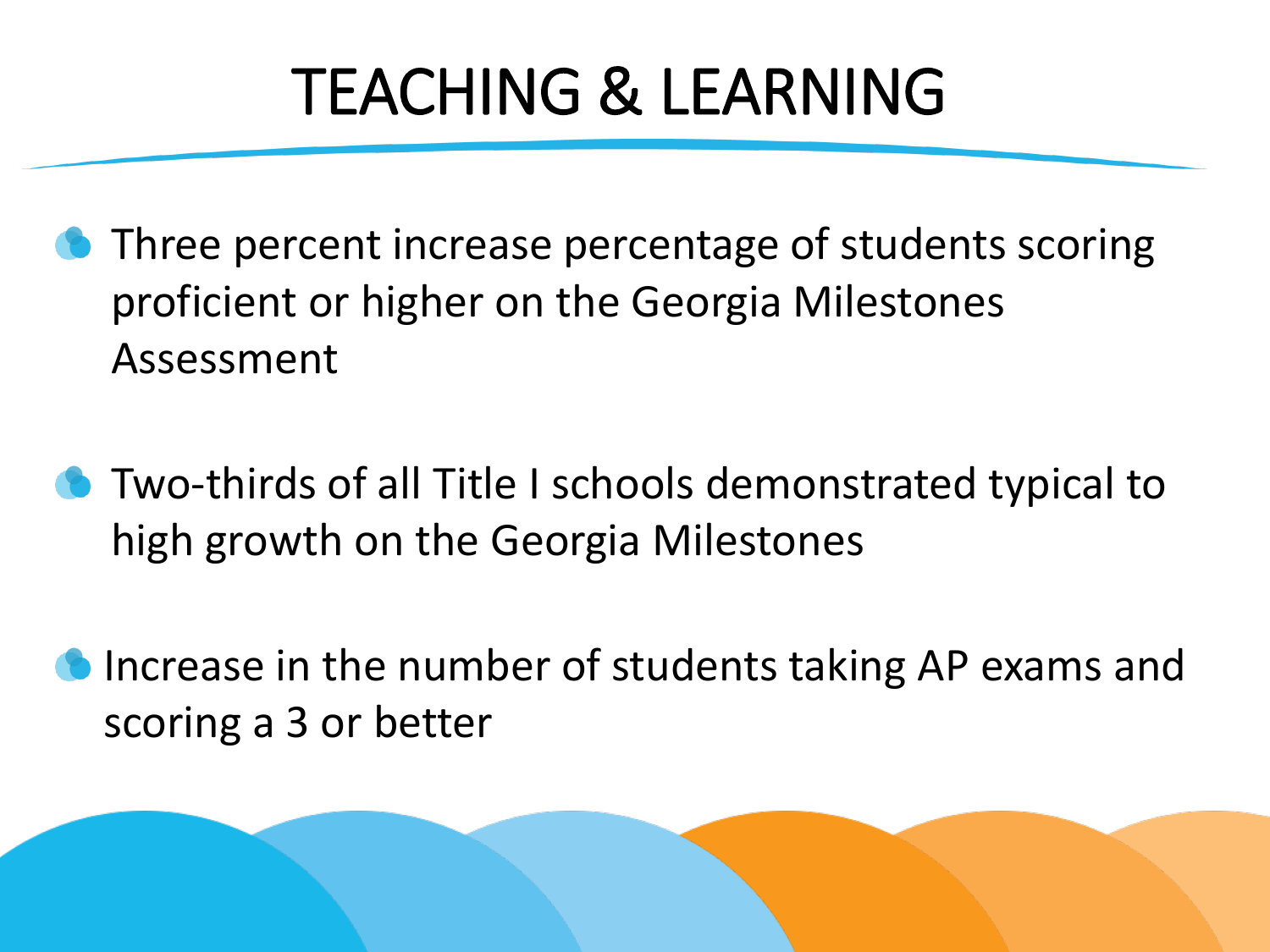# SCHOOL TURNAROUND EFFORTS

- More than \$6 million re-allocated this school year to provide research-based curriculum, professional learning and instructional strategies for our most challenged schoolhouses
- Additional \$1.9 million allocated in the FY17 Budget to address the needs of all turnaround schools and initiatives
- Three historically underperforming schools are now meeting state standards: Columbia HS, Salem MS, Towers HS. Fifteen other schools have moved within five points of meeting state standards
- Ten "Horizon" schools to receive enhanced assistance
- Twelve-month professional growth plan for school principals of turnaround schools 10 other "Horizon" schools to receive enhanced assistance